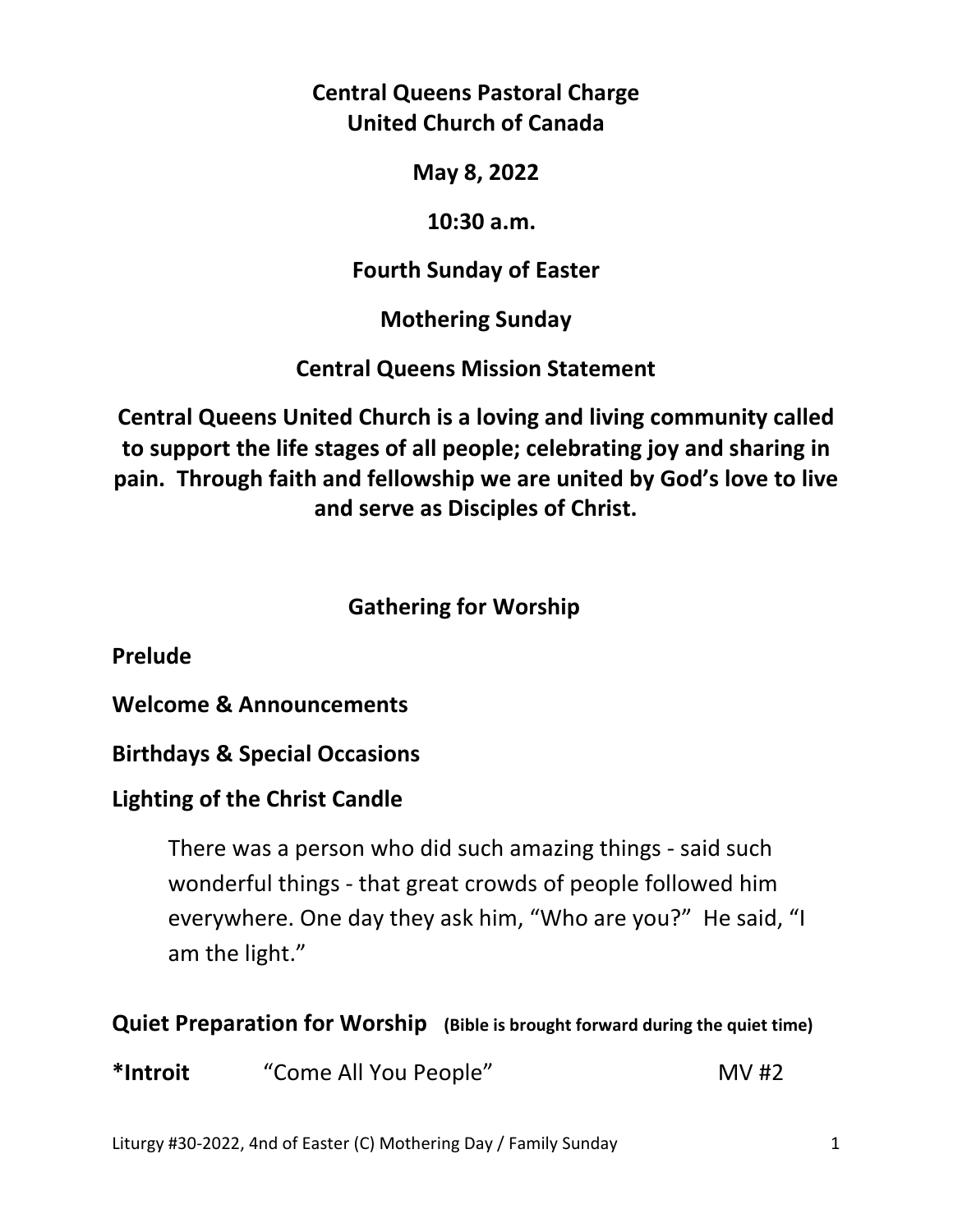## **Calling to Mind**

 We will begin, not with a Call to worship, but with a Calling to mind...

 Call to mind someone you love. Close your eyes and imagine: the shape of her eyes, the curve of his smile, the sound of their laughter...

 Call to mind ... the way he smells, the way she feels – and the look they give you that says 'I've had enough'...

 If you can hold that face, that feeling, that love, then consider this:

 One hundred trillion cells, seven million years of evolution, forty weeks of gestation, years of love and lessons and laughter – tears too no doubt – have gone into that person you brought to mind who holds your heart – what a wonder.

Think on it...

And now, think on this:

The planet holds over seven billion souls – every single one a unique one-off, never-to-be-repeated-ever creation: the creative imagination of the divine is reflected in every face. The Spirit of God is in every first and last and in-between breath.

 Mother God, thank you for our family – as vast as the ocean, as intimate as a face, a smell, a touch, a look, a feeling ...

(Pause)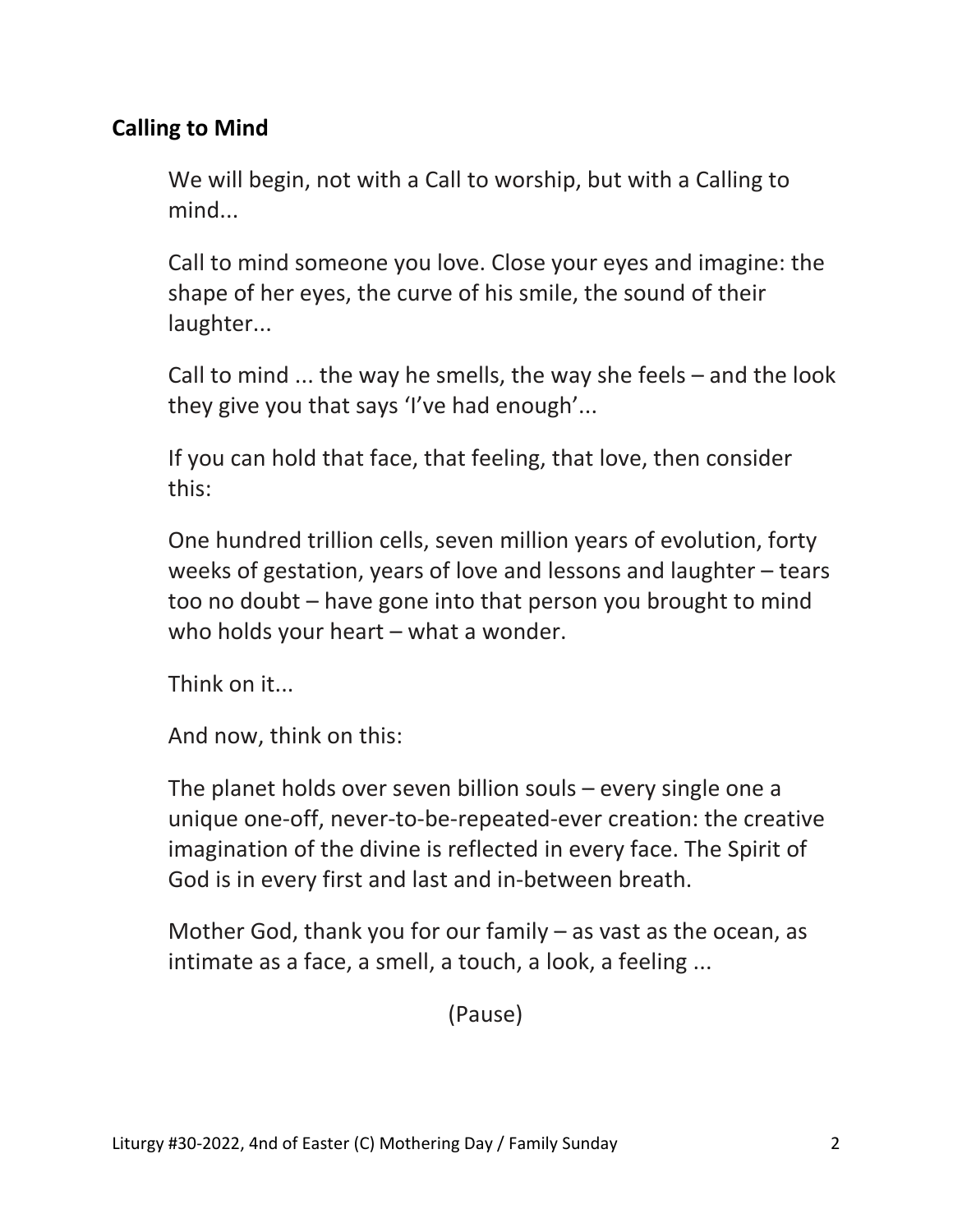'Body of Christ', 'Family of God', 'Brothers and sisters in the Lord': on this Mothering Sunday we remember what these words mean, and we are called never to underestimate the deep desire with which God created this vision: it is so important that the world remembers that no one is an only child.

| *Hymn              | "We Are Pilgrims"                   | <b>VU #595</b>  |
|--------------------|-------------------------------------|-----------------|
| Psalm 139:13-14    |                                     | <b>VU #861</b>  |
| *Hymn              | "My Love Colours Outside the Lines" | MV 138 vv. 1, 2 |
| All God's Children |                                     |                 |
| *Hymn              | "My Love Colours Outside the Lines" | MV 138 vv. 3, 4 |
|                    | Reflection: 'Mother's Day'          |                 |

Shekinah, Mother-God ... You moved over the waters at the birth of creation: the palpable silence before sound, the midwife of our moments, yet embodying eternity. At the beginning of the beginning, you moved over the face of creation, scanning every feature, drinking in each tiny detail, already besotted. Holy, wholly Spirit, you breathe and become with us.

 Mother God, you were there in the burning bush, in the pillar of cloud – and of fire; you hovered close and wrapped yourself around Hagar as she wept in exile with her son. When Israel was a child, you loved him, taught him to walk, took him in your arms, fed him with your body and kindness...

 Your cry joined Rachel's in Ramah as she wept for her children – your keening pierced the sky as you refused to be comforted.

 Yearning in your depths, you longed to gather your children together, as a hen gathers her chicks under her wings.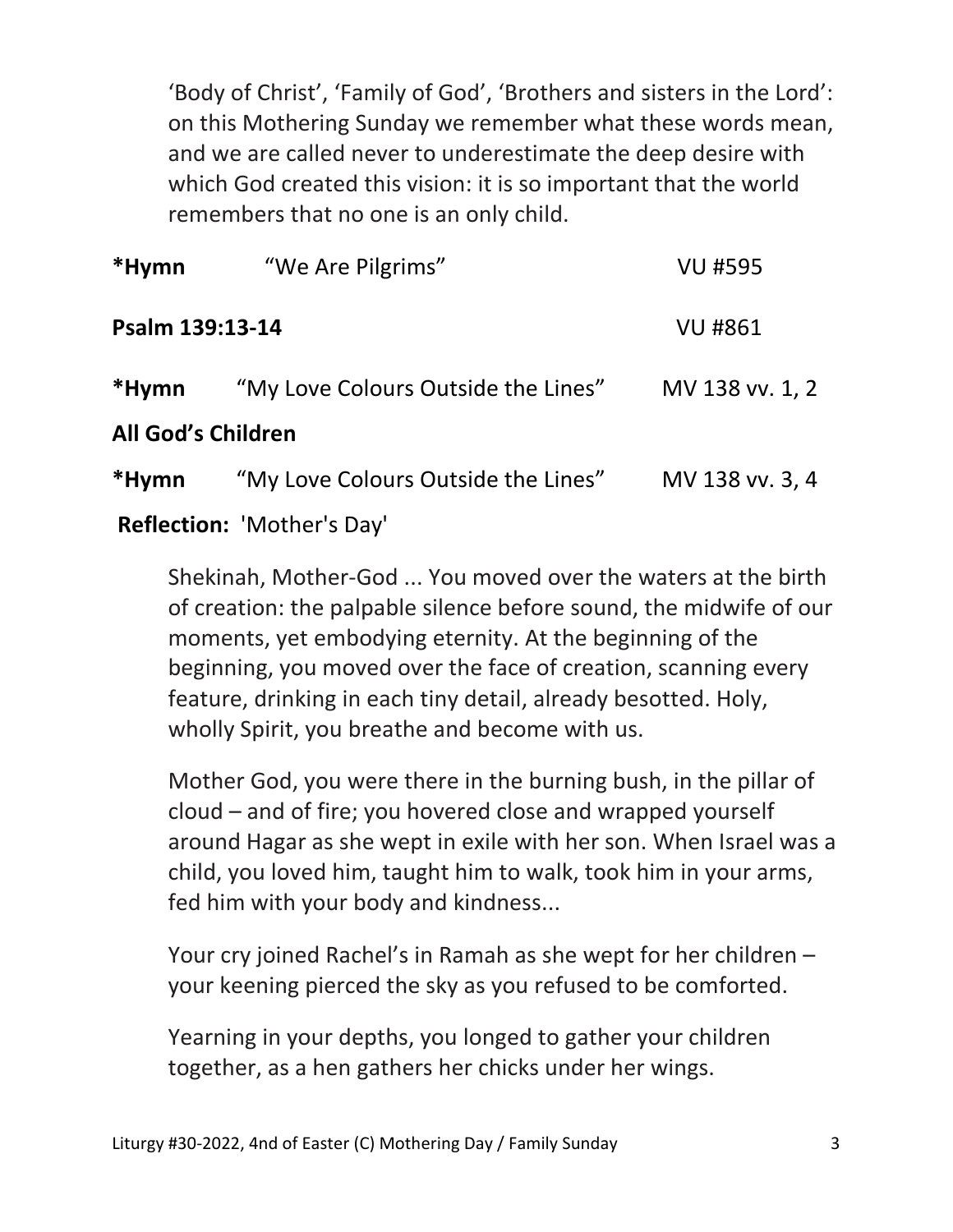Still unable to keep silent, you birth the wonders that come into being – in our hearts, in our hands, all our days, all the days that are.

 And when our days are ended, you wrap yourself around us, scoop us up and cradle us home. You will not forget us, cannot forget us, any more than a mother – eternally love-struck – can forget the baby at her breast, the child of her heart, the love of her life ...

 Midwife of our every moment, embodying eternity, Holy, wholly Spirit ...breathe your life in us.

## **Reflective Music**

# **Presentation of Our Gifts**

## **Invitation to Generosity**

 God has blessed our lives with relationships—joy inspiring and challenging. In response to God's blessings in our lives, we are now invited to share our offerings.

## **Offertory**

**\*Presentation of Offering** "Deep In Our Hearts" MV #154 v. 2

**Creator God, you have blessed our lives with relationships that both inspire and challenge. We offer these gifts so that we might continue to build relationships with one another and with your whole creation. Bless these gifts that they may bring wholeness and life abundance to all people. We pray. Amen.**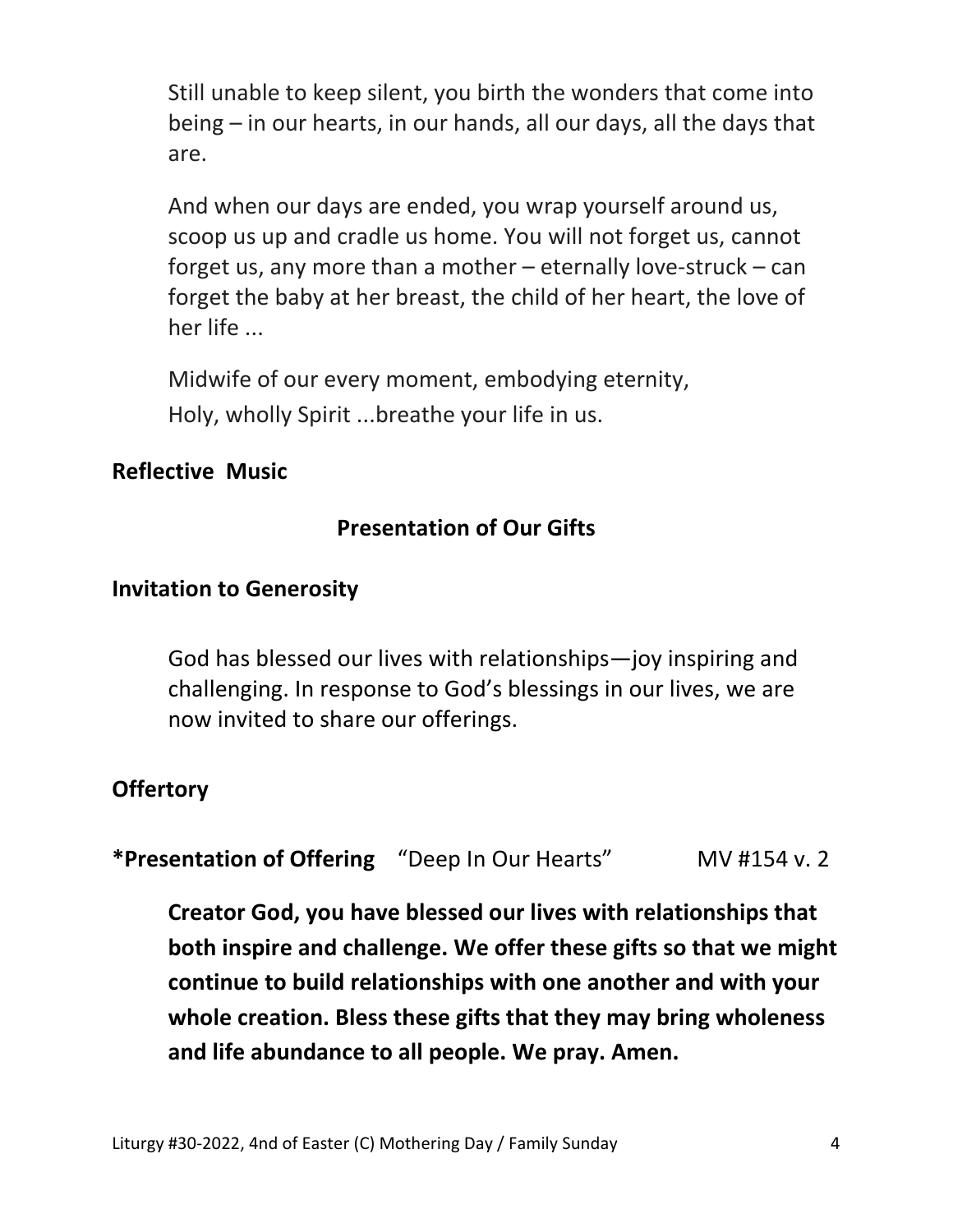## **Listening for the Word**

#### **Sacred Word**

#### **Isaiah 49:13-16a**

Sing for joy, O heavens, and exult, O earth; break forth, O mountains, into singing! For the LORD has comforted the people, and will have compassion on those who are suffering. But Zion said, "The LORD has forsaken me, my Lord has forgotten me." Can a woman forget her nursing child, or show no compassion for the child of her womb? Even these may forget, yet I will not forget you. See, I have inscribed you on the palms of my hands;...

#### **Matthew 23:37-39**

"Jerusalem, Jerusalem, the city that kills the prophets and stones those who are sent to it! How often have I desired to gather your children together as a hen gathers her brood under her wings, and you were not willing! See, your house is left to you, desolate. For I tell you, you will not see me again until you say, 'Blessed is the one who comes in the name of the Lord.'"

#### **Anthem**

**Sermon** "A Nurturing God, A Nurturing Community."

#### **Reflective Music**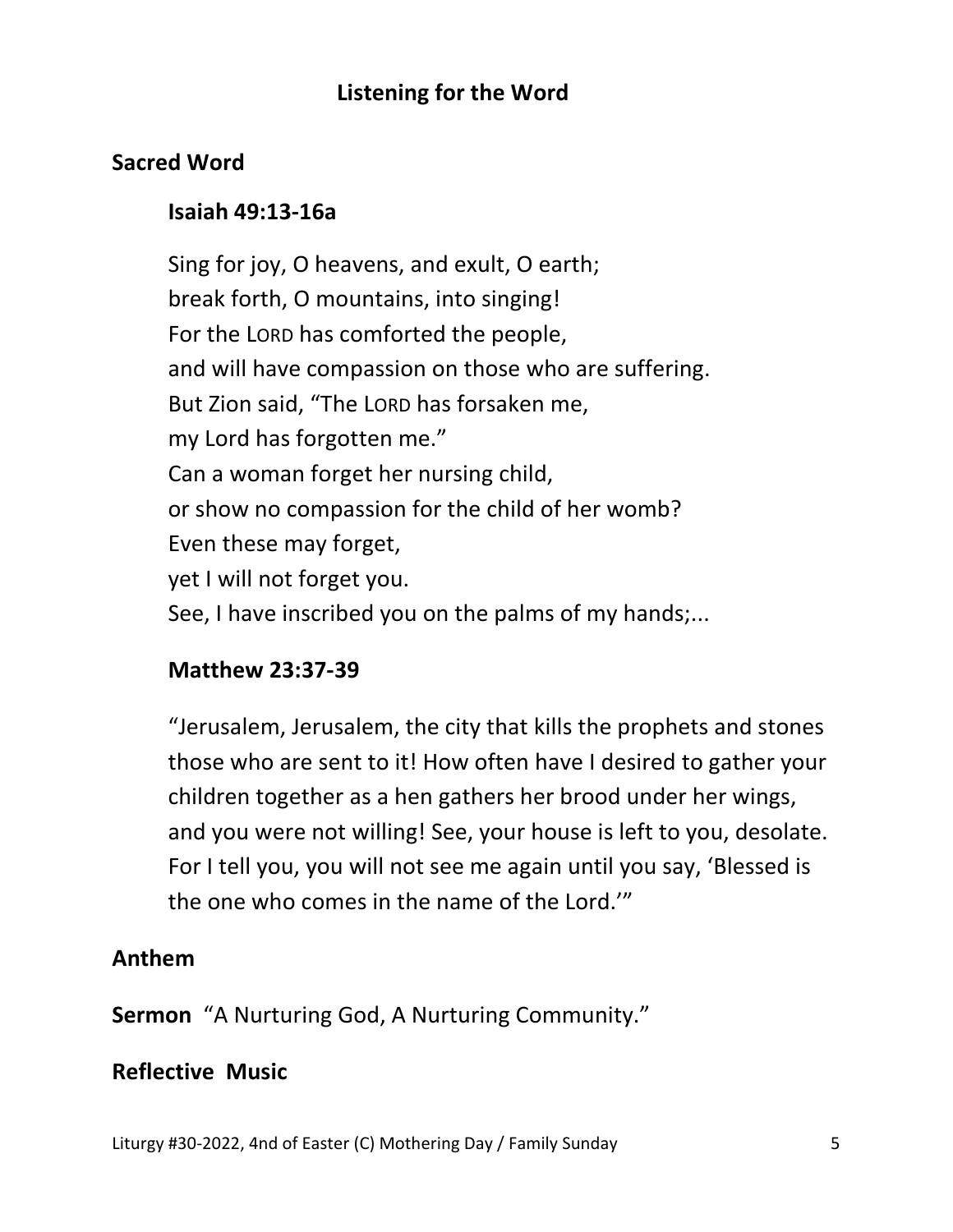## **Prayer**

 Before you were born, my body held you in secret. As you learned to walk, I held your hand. When you let go and ventured out into your bright new day, I held my breath.

> **Bone of my bone ... flesh of my flesh ... beat of my heart ... spark of eternity ... gift to the world ...**

 you were never mine to hold on to forever, but my heart can't help it.

 Child of mine, wherever you go, my love, my life, my dreams and the constant whisper of my prayers, go with you.

## **Sung Response**

# **Bless the Lord, and bless God's holy name. Bless the Lord, my soul, who leads me into life.**

Mothering God, we hear you calling:

 **'Bone of my bone ... flesh of my flesh ... beat of my heart ... spark of eternity ... gift to the world ...**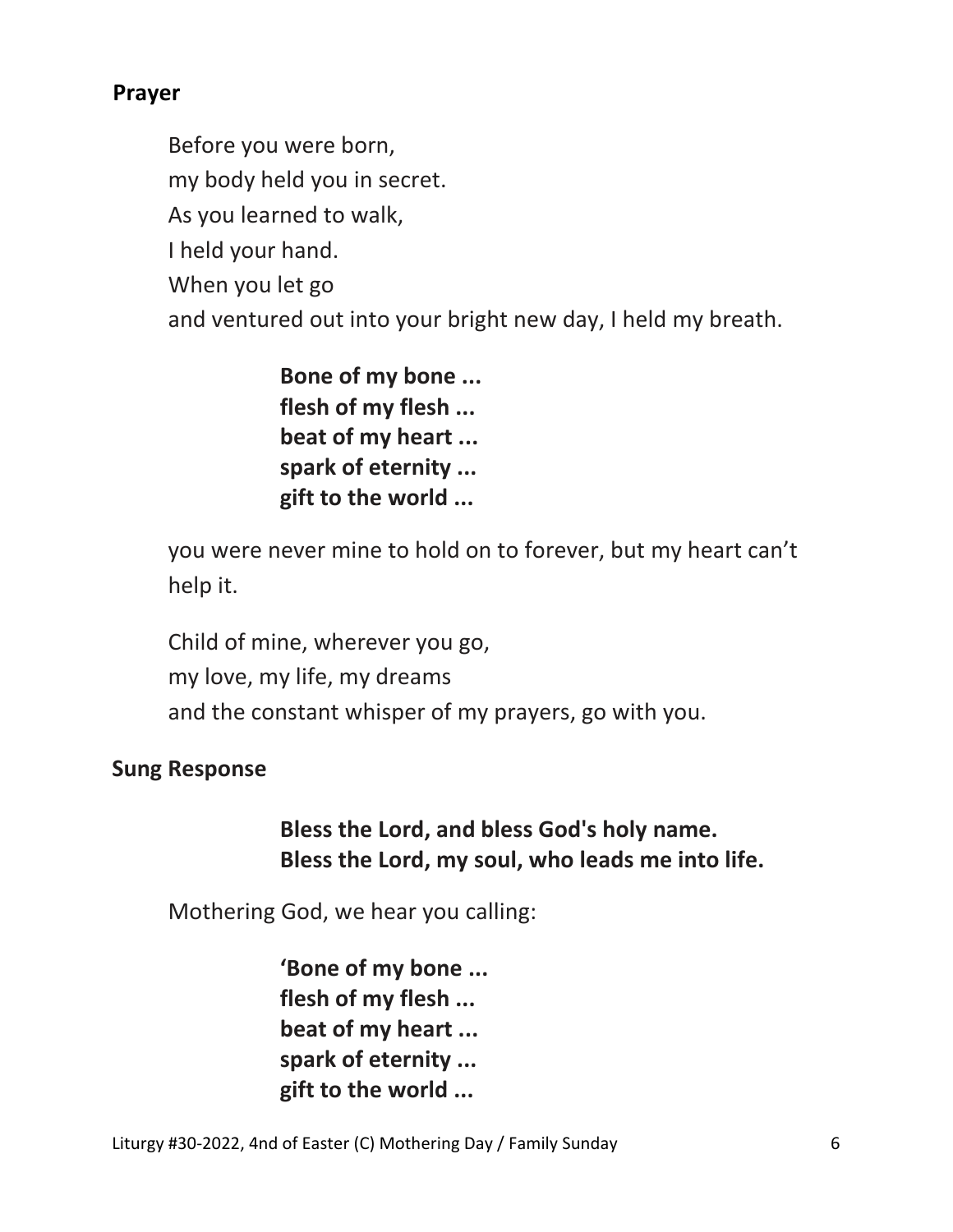### **come home. Come home.'**

 God our mother, your voice echoes all around us. We catch hints of your pleading in the cries of the hungry, snatches of your pleasure in the laughter of our children, new verses of your song in every dawn chorus. Mother of all, we share the breath of your creative spirit and your imprint is on every soul.

Teach us to see you in each other.

# **Holy, wholly Spirit, forgive us when we wander away:**

when we forget who we are and why we're here – when we fragment ourselves and forget that we are family. Gather us again under your wings and under the roof of your heaven that we may open the doors of our hearts to each other and share this planet-home.

Mother, we hear you calling:

 **'Bone of my bone ... flesh of my flesh ... beat of my heart ... spark of eternity ... gift to the world ... come home. Come home.' Amen**

Silence

#### **Sung Response**